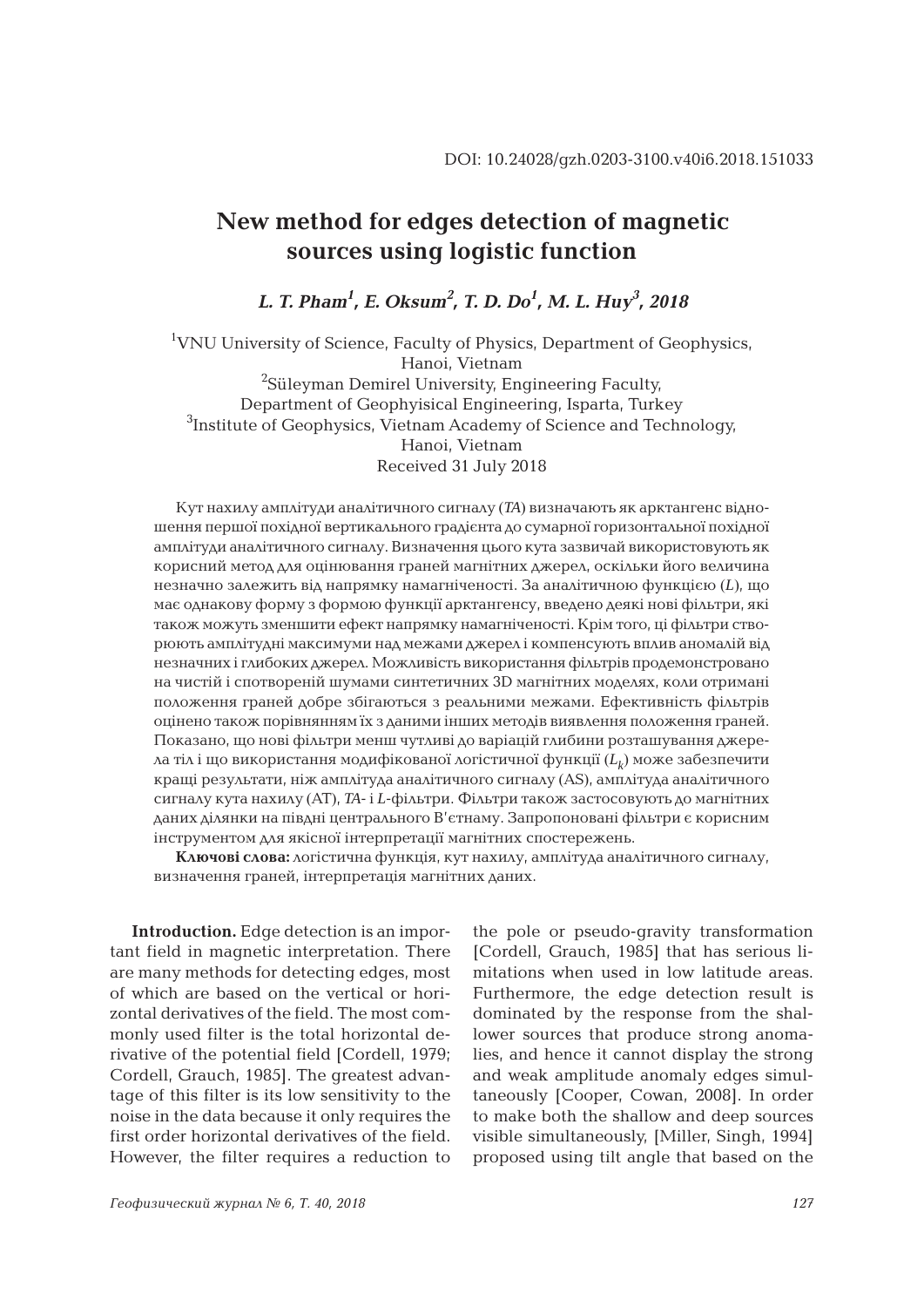ratio of vertical derivative to total horizontal derivative, [Cooper, Cowan, 2006] used horizontal tilt angle, and [Wijns et al., 2005] used the theta map method. However, all three methods are sensitive to dip and magnetization effects [Pilkington, Tschirhart, 2017]. Another method which is also based on tilt angle is introduced by [Verduzco et al., 2004], called total horizontal derivative of tilt angle. Although the method is not influenced by dip or magnetization effects, it generates some false edges [Pilkington, Tschirhart, 2017]. Another commonly used method, known as the analytic signal amplitude method, is introduced by [Nabighian, 1972] and [Roest et al., 1992]. They showed that, in the 2D case, the shape of the analytic signal amplitude is independent of the direction of the ambient magnetic field and the direction of source magnetization. However, [Li, 2006] pointed that this independent is lost in the 3D case. An enhanced analytic signal is introduced by [Hsu et al., 1996]. They used the higher order derivatives to detect the edges of magnetic sources. Although the method can effectively reduce the interference due to adjacent geological bodies, the effect of noise increases. Another disadvantage of the method is that it cannot display large and small amplitude edges simultaneously. [Ansari, Alamdar, 2011] suggested the use of the analytic signal amplitude of the tilt angle as a balanced edge detection filter. It is more effective than the analytic signal, but it still performs poorly in detecting all the edges of the body [Cooper, 2014]. G. Cooper proposed modified analytic signal amplitude that based on tilt angle method to balance the different amplitude edges. The advantage of the method is reducing the dependence of the analytic signal amplitude of magnetic anomaly on the direction of magnetization.

In this paper, we describe a new edge detection filter based on the logistic function. We also improve this by introducing a modified logistic function resulting as an enhancement in delineating the geologic contacts.

**Theory.** The analytic signal of magnetic anomaly M is defined in 3D by [Roest et al., 1992] as

$$
AS(x, y) = \frac{\partial M}{\partial x}\hat{x} + \frac{\partial M}{\partial y}\hat{y} + i\frac{\partial M}{\partial z}\hat{z},
$$
 (1)

where  $i = \sqrt{-1}$  and  $\hat{x}$ ,  $\hat{y}$  and  $\hat{z}$  are unit vectors in *x*, *y* and *z* directions, respectively. From Eq. 1 it follows that the amplitude of the analytic signal is given by:

$$
\left|AS(x, y)\right| = \sqrt{\left(\frac{\partial M}{\partial x}\right)^2 + \left(\frac{\partial M}{\partial y}\right)^2 + \left(\frac{\partial M}{\partial z}\right)^2} \quad (2)
$$

The ratio of the first vertical derivative and total horizontal derivatives of the analytic signal amplitude is:

$$
R = \frac{\frac{\partial AS}{\partial z}}{\sqrt{\left(\frac{\partial AS}{\partial x}\right)^2 + \left(\frac{\partial AS}{\partial y}\right)^2}}.
$$
 (3)

G. Cooper used arctangent of R to delineate the edges of the magnetic sources, called it the tilt angle of analytic signal amplitude (TA) [Cooper, 2014]. He showed that the TA is theoretically independent of the source magnetization vector direction for the 2D case, and it can reduce the effect of the magnetization direction for the 3D case. The TA filter is sensitive to the noise in the data because it uses second order derivatives, and especially the ones that use vertical derivative. To reduce the noise effect, [Cooper, 2014] proposed using the zero order analytical signal amplitude. Although this filter has a much reduced noise sensitivity, the edges of the magnetic sources are not as sharply defined. Here, we introduce a new filter based on logistic function and the ratio of the first vertical derivative and total horizontal derivatives of the AS, which is defined as

$$
L = \frac{1}{1 + e^{-R}}.\tag{4}
$$

The idea of producing this filter is that logistic function is a mathematical function having a characteristic «S»-shaped curve (or sigmoid curve) that is the same shape with the shape of arctangent function.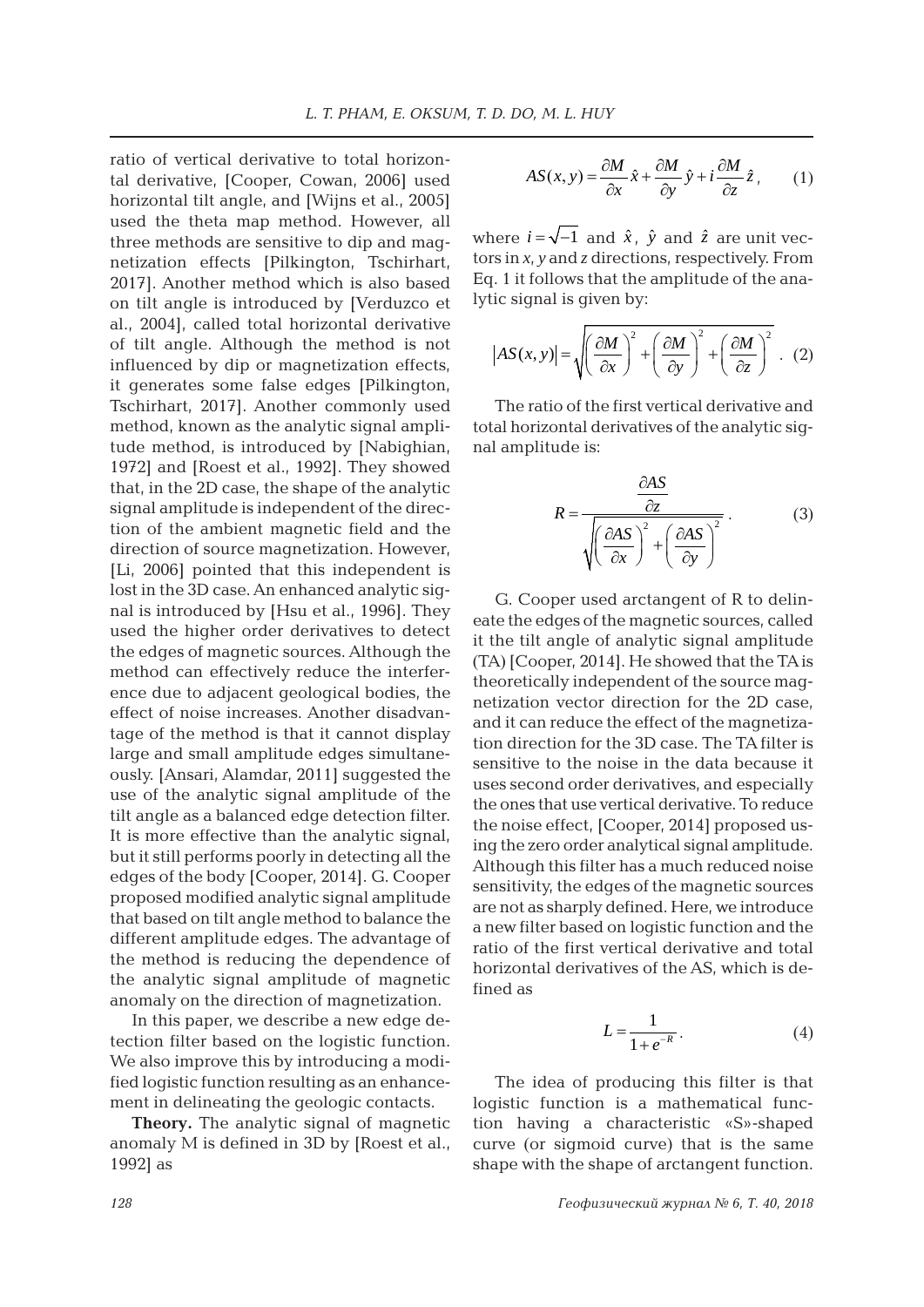Therefore, it also can reduce the effect of the magnetization direction, like the TA filter. Similarly to the tilt angle of analytic signal amplitude, using logistic function leads to a more balanced response. Both methods are effective in enhancing the edges that produce only low-amplitude analytic signal maxima. Nonetheless, the edges of the shallow source are clear and refined, whereas the edges of deep source are clear but diffuse. In this study, we resolved this issue of the logistic filter by using a modified logistic function, which is defined as

$$
L_k = \frac{1}{k + e^{-R}}\tag{5}
$$

Where  $k$  is a positive constant less than one.

In order to demonstrate the feasibility of  $L$  and  $L_k$  filters, we choose three other frequently used filters to compare the boundary detection results. They are the AS, the AT and the TA.

**Synthetic Example.** The efficiency of the new methods to enhance the detection of edges of the magnetic source bodies is studied by analysis of two synthetic examples. The first example involves a single prism with parameters shown in Table 1.

Fig. 1, *a* shows the magnetic anomaly due to the single prism model whose outlines are shown in black. The results of AS, AT, TA, L, and  $L_k$  of the field are shown in Fig. 1,  $b$ —*f* respectively. It can be observed that the AS is only effective in enhancing two of the four edges of the causative body. The AT is more effective than the AS in enhancing all the edges of the causative body. However, the edges detected by the AT are not precise, and it is clearly noisier than the other filters. Both the L and the TA yield similar results, they

enhance all the edges, yet their obtained results are diffused to some extent. By comparison among the results in Fig. 1, we can see that  $L_k$  can not only delineate the edges of the source body clearly and precisely, but also give better resolution of the edges than other filters.

*The second example* involves three prisms models with the same dimensions in size but in increasing depths. Their parameters are shown in Table 2. The outlines in plain view of the prismatic sources are shown by the black lines in all figures. In order to test the stability of the  $L$  and  $L_k$  filters, we added random noise with amplitude equal to 5 % of the data amplitude to the magnetic anomaly data due to the prisms (Fig. 2). Because the *L* filter uses second order derivatives which increase the noise influence. Therefore, we need to reduce the noise effect first before we use the filter to detect the edges. Using upward continuation of the magnetic data, the noise effect can be reduced. Fig. 2, *b*―*f* display the results of the AS, AT, TA, L and  $L_k$  after upward continuation of 1 km, respectively. In this case, as can be seen from Fig. 2, *b*, *c*, the AS is also only effective in delineating two of the four edges of each causative body, whereas the AT represents a poor view of the edges. Fig. 2, *d* shows the results calculated by the TA filter and Fig. 2, *e* is the results from the application of the L filter. It can be observed that the TA and the L filters can enhance all the edges of causative bodies. The edges are clearly enhanced more sharply, compared with AS and AT filters. Fig. 2, *f* displays the edges detected by the  $L_k$  filter. It can be clearly observed that the  $L_k$  filter can not only balance anomalies from shallow and deep sources, but also give a higher resolution, and can delineate the edges more clearly and precisely. The amplitude of the response from the two causative bodies is similar, although the response from the deeper causative body is rather diffuse.

**Real Data Example.** In order to demonstrate the practical applicability of the suggested new filters, we consider their applica-

**Ta b l e 1. Parameters of the single prism model**

| Center coordinates 31.5 km; 31.5 km |             | Length×Width    | $30\times30$ km |
|-------------------------------------|-------------|-----------------|-----------------|
| Inclination                         | $1.5^\circ$ | Depth of top    | $2 \text{ km}$  |
| Declination                         | $2.5^\circ$ | Depth of bottom |                 |
| Magnetization                       | 5A/m        | Rotation angle  | ∩°              |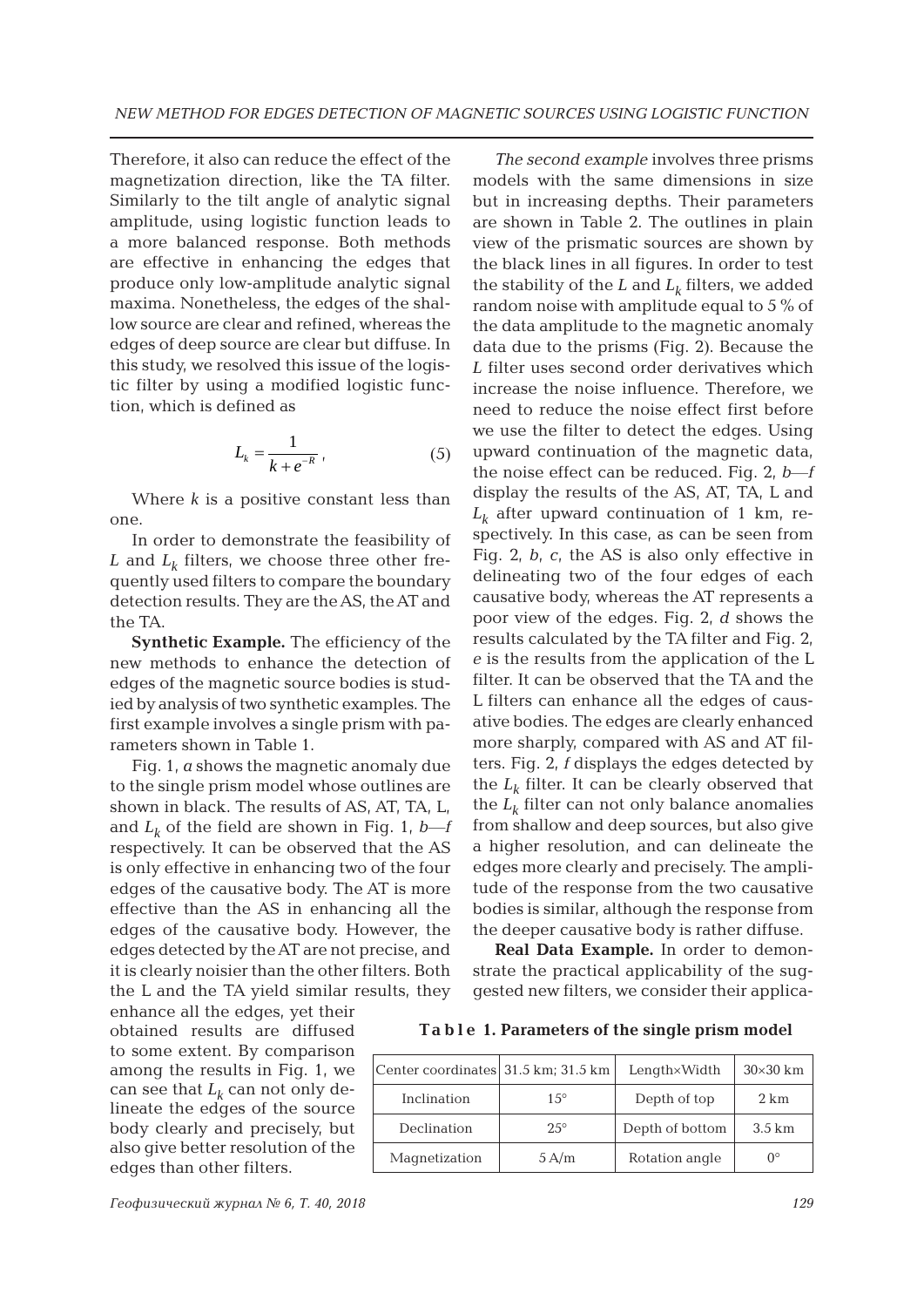

Fig. 1. Test results of the single prism model (see Table 1): *a* ― synthetic magnetic anomaly of the single prism model,  $b$  — AS,  $c$  — AT,  $d$  — TA,  $e$  —  $L$ ,  $f$  —  $L$ <sub>k</sub>, with  $k$ =0.01.



Fig. 2. Test results of the three prism models P-1-3: *a* ― synthetic magnetic anomaly of three prisms, *b* ― AS, *c* ― AT,  $d$  — TA,  $e$  —  $L$ ,  $f$  —  $L$ <sub>k</sub> with  $k$ =0.01.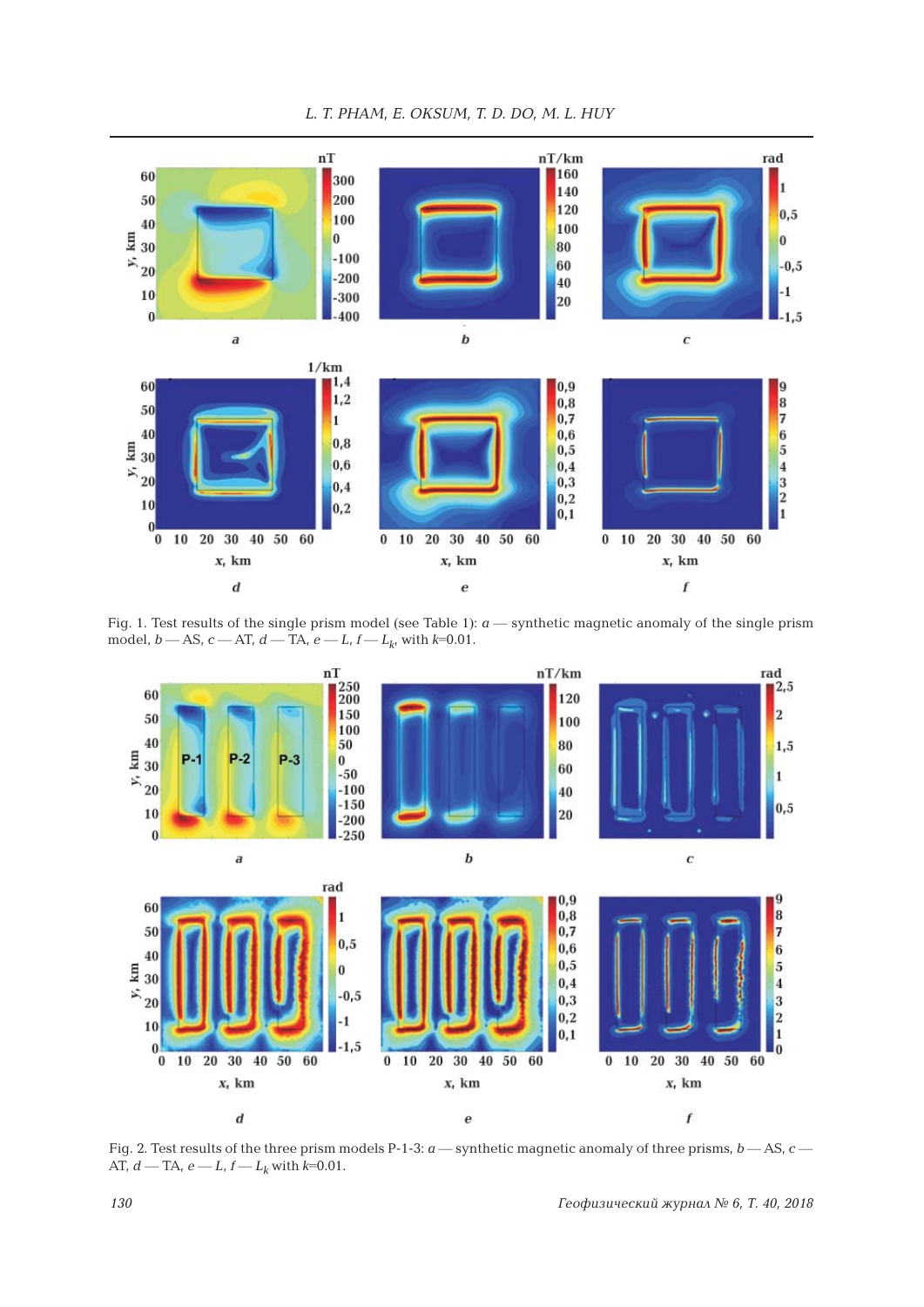

Fig. 3. Location of the study area within (*a*), the total field magnetic anomaly of the study area (*b*).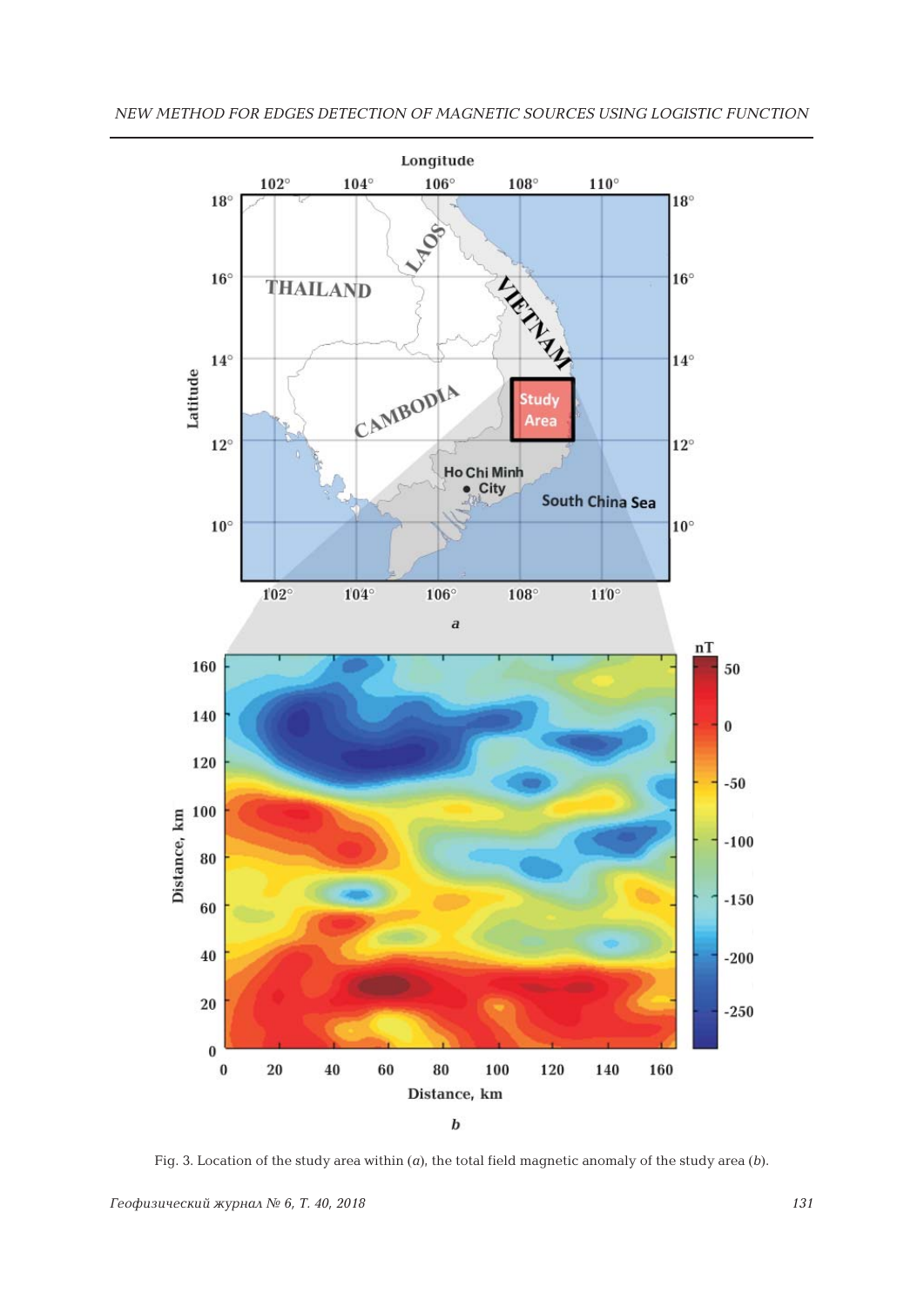



Fig. 4. The total field magnetic anomaly at upward continuation level of 1 km  $(a)$ ,  $b$  — AS,  $c$  — AT,  $d$  — TA,  $e$  —  $L$ ,  $f - L_{k}$ , with  $k = 0.01$ .

tion to field magnetic data from an area in south-central Vietnam. The study area lies between longitude 107.8°E and 109.3°E and

latitude 12°N and 13.5°N, covering an area of approximately  $27000 \text{ km}^2$  (Fig. 3, *a*). The total field magnetic anomaly data (Fig. 3, *b*) are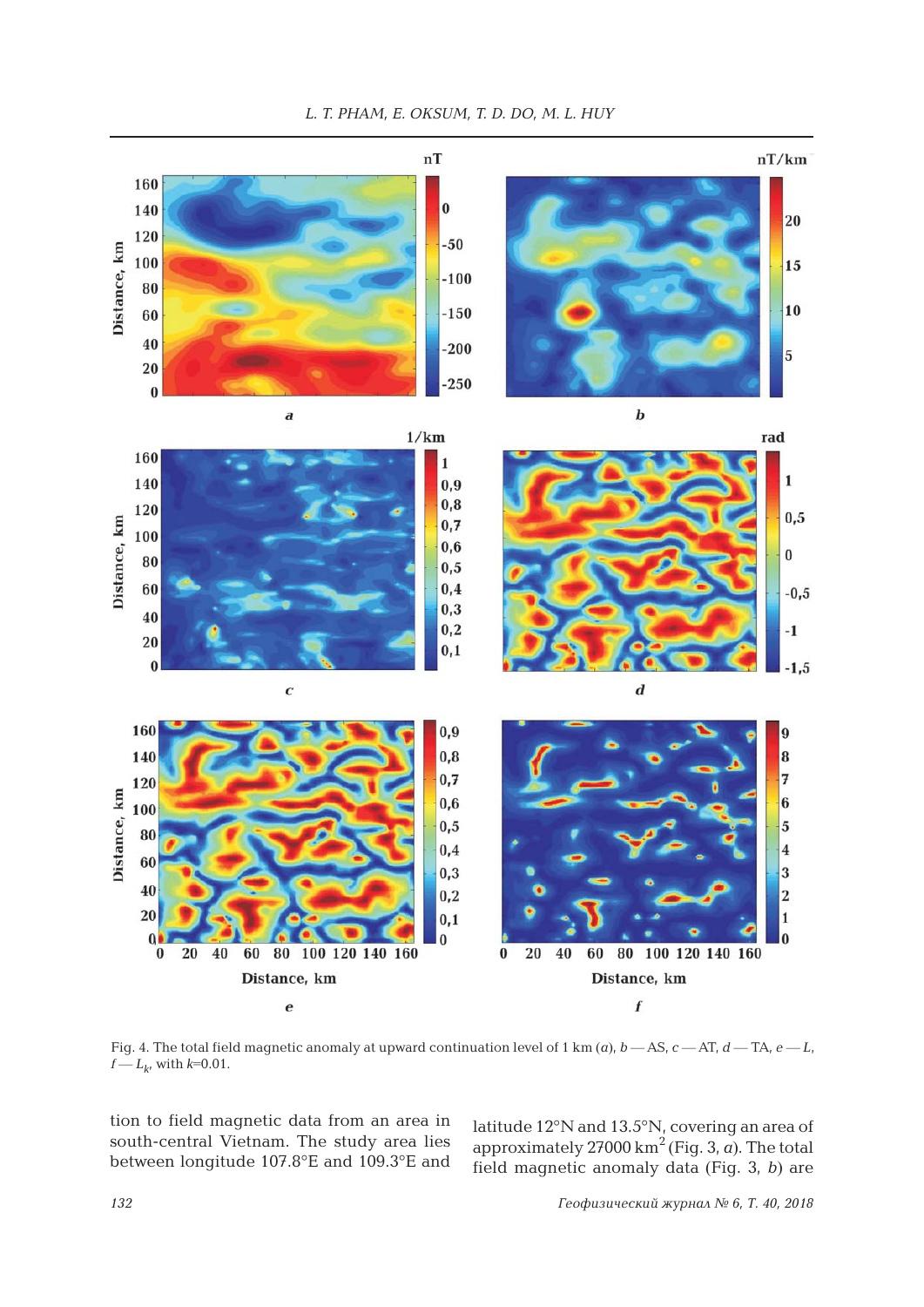| Prism ID              | $P-1$           | $P-2$            | $P-3$           |  |
|-----------------------|-----------------|------------------|-----------------|--|
| Center coordinates    | 12 km; 31.5 km  | 31.5 km; 31.5 km | 51 km; 31.5 km  |  |
| Inclination           | $12^\circ$      | $18^{\circ}$     | $20^{\circ}$    |  |
| Declination           | $2.5^\circ$     | $26^{\circ}$     | $24^{\circ}$    |  |
| Magnetization         | $5 \text{ A/m}$ | 5A/m             | 5A/m            |  |
| Length $\times$ Width | $45\times10$ km | $45\times10$ km  | $45\times10$ km |  |
| Depth of the top      | 1 km            | $2 \text{ km}$   | $3 \text{ km}$  |  |
| Depth of the bottom   | $2 \text{ km}$  | 3 km             | 4 km            |  |
| Rotation angle        | $0^{\circ}$     | $0^{\circ}$      | $0^{\circ}$     |  |

|  |  | Table 2. Parameters of the three prism model |  |  |  |  |  |
|--|--|----------------------------------------------|--|--|--|--|--|
|--|--|----------------------------------------------|--|--|--|--|--|

compiled by Geological Survey of Japan and Coordinating Committee for coastal and offshore geoscience programs in East and Southeast Asia [Geological …, 1996]. The magnetic anomaly values vary from −280 to +50 nT with many positive and negative anomalies that have E-W trends. As a pre-process of the data, upward continuation of the total field magnetic anomaly was performed to reduce noise effect (Fig. 4, *a*). The upward continuation height used is 1 km. The upward continuation produced results that are smoother and less sensitive to random noise than the original anomaly data, but will not change the primary shapes.

Fig. 4, *b* shows the AS of the magnetic data in Fig. 4, *a*. We can see that the AS filter performs poor, and it is dominated by the high amplitude anomalies. Fig. 4, *c* shows the AT of the magnetic data. As expected (and discussed in the above sections), it is clearly more noisy than the results of using other filters, and it gives insufficient results to ac-

curately determine the boundary of the magnetic sources. Fig. 4, *d* and *e* show the TA and *L*, respectively. By comparing the results, we can see that the TA and FS filters provided similar results, and they are effective in bringing out the details of the small amplitude anomalies. Fig. 4. *f* displays the results of the *Lk* filter. It can be observed from this figure that the  $L_k$  filter cannot only bal-

ance the large and small amplitude anomalies, but provides the best resolution of the magnetic boundaries in the study area.

**Conclusions.** We have presented two new edge detection filters that are based on logistic function and the ratio of the first vertical derivative and total horizontal derivatives of the analytic signal amplitude. As in the tilt angle of analytic signal, the L and  $L<sub>k</sub>$  filters can be applied directly to the magnetic data. The disadvantage of the filters is that they are sensitive to noise. Using upward continuation of magnetic data can help reduce the effects of noise, and increase the coherency of the solutions. The filters have been demonstrated on two synthetics and real magnetic data. The results showed that both the L and  $L_k$  filters can balance the large and small amplitude edges, and can bring out more details than the AS and AT filters. The results also showed that the  $L_k$  filter give a higher resolution, compared with other edge detection filters.

## **New method for edges detection of magnetic sources using logistic function**

*L. T. Pham<sup>1</sup> , E. Oksum<sup>2</sup> , T. D. Do<sup>1</sup> , M. L. Huy<sup>3</sup> , 2018*

The tilt angle of the analytic signal amplitude (TA) is defined as the arctangent of the ratio of the first vertical derivative to the total horizontal derivative of the analytic signal amplitude. It is commonly used as a useful tool to estimate edges of magnetic sources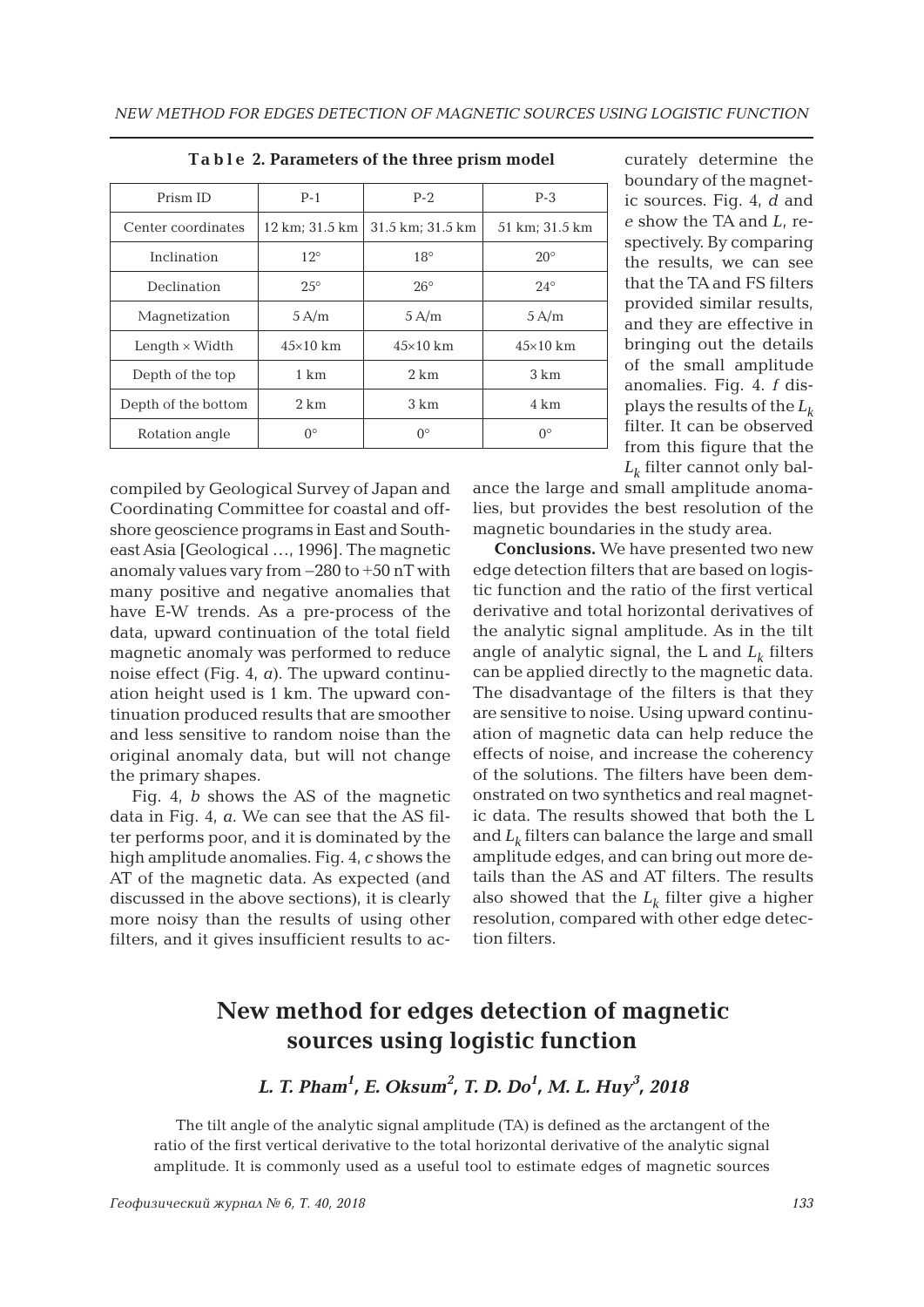because its value is slightly dependence on the direction of magnetization vector, and it is more effective in estimating the edges of the bodies than the analytic signal amplitude and the standard tilt angle. Based on logistic function (*L*) that has the same shape with the shape of arctangent function, and the derivatives of the analytic signal amplitude, we introduce some new filters which also can reduce the effect of the magnetization direction. Other notable features of these filters are that they produce amplitude maxima over the edges of sources and that they balance anomalies from shallow and deep sources. The feasibility of the proposed filters is demonstrated on noise-free and noisy synthetic magnetic data from two 3D models where the obtained results coincide well with the actual edges. The effectiveness of the filters is also evaluated by comparing it with other edge detection methods. The results also show that our filters are less sensitive to variations in the depth of the source bodies and that a modified logistic function  $(L_k)$  can achieve better edge detection results than the analytic signal amplitude (AS), the analytic signal amplitude of the tilt angle (AT), the TA and L filters. The filters are also applied to real magnetic data from an area in south-central Vietnam, and the results demonstrate that the proposed filters is a useful tool for the qualitative interpretation of magnetic data.

**Key words:** logistic function, tilt angle, analytic signal amplitude, edge detection, interpretation of magnetic data.

## **References**

- Ansari, A. H., & Alamdar, K. (2011). A new edge detection method based on the analytic signal of tilt angle (ASTA) for magnetic and gravity anomalies. *Iranian Journal of Science and Technology, 35*(2), 81―88. doi: 10.22099/ ijsts.2011.2131.
- Cooper, G. R. J. (2014). Reducing the dependence of the analytic signal amplitude of aeromagnetic data on the source vector direction. *Geophysics, 79*(4), J55―J60. https://doi.org/10.1190/ geo2013-0319.1.
- Cooper, G. R. J., & Cowan, D. R. (2008). Edge enhancement of potential-field data using normalized statistics. *Geophysics, 73*(3), H1―H4. https://doi.org/10.1190/1.2837309.
- Cooper, G. R. J., & Cowan, D. R. (2006). Enhancing Potential Field Data Using Filters Based on the Local Phase. *Computers & Geosciences, 32*(10), 1585―1591. https://doi.org/10.1016/j. cageo.2006.02.016.
- Cordell, L. (1979). Gravimetric Expression of graben faulting in Santa Fe Country and the Espanola Basin, New Mexico. In R. V. Ingersoll (Ed.), *Guidebook to Santa Fe Country* (pp. 59―64). New Mexico Geological Society, Socorro.
- Cordell, L., & Grauch, V. J. S. (1985). Mapping

Basement Magnetization Zones from Aeromagnetic Data in the San Juan Basin, New Mexico. In *The Utility of Regional Gravity and Magnetic Anomaly Maps* (pp. 181―197). Society of Exploration Geophysicists, Tulsa.

- Geological Survey of Japan and Coordinating Committee for Coastal and Offshore Geoscience Programs in East and Southeast Asia (CCOP). (1996). Magnetic anomaly map of East Asia 1:4 000 000. CD-ROM.
- Hsu, S. K., Coppense, D., & Shyu, C. T. (1996). Highresolution detection of geologic boundaries from potential field anomalies: An enhanced analytic signal technique. *Geophysics, 61*(2), 1947―1957. https://doi.org/10.1190/1.1443966.
- Li, X., (2006). Understanding 3D analytic signal amplitude. *Geophysics, 71*(2), L13―L16. https://doi.org/10.1190/1.2184367.
- Miller, H. G., & Sing, V. (1994). Potential field tilt a new concept for location of potential field sources. *Journal of Applied Geophysics, 32*(2- 3), 213―217. https://doi.org/10.1016/0926- 9851(94)90022-1.
- Nabighian, M. N. (1972). The analytic signal of two-dimensional magnetic bodies with polygonal cross-section: Its properties and use of